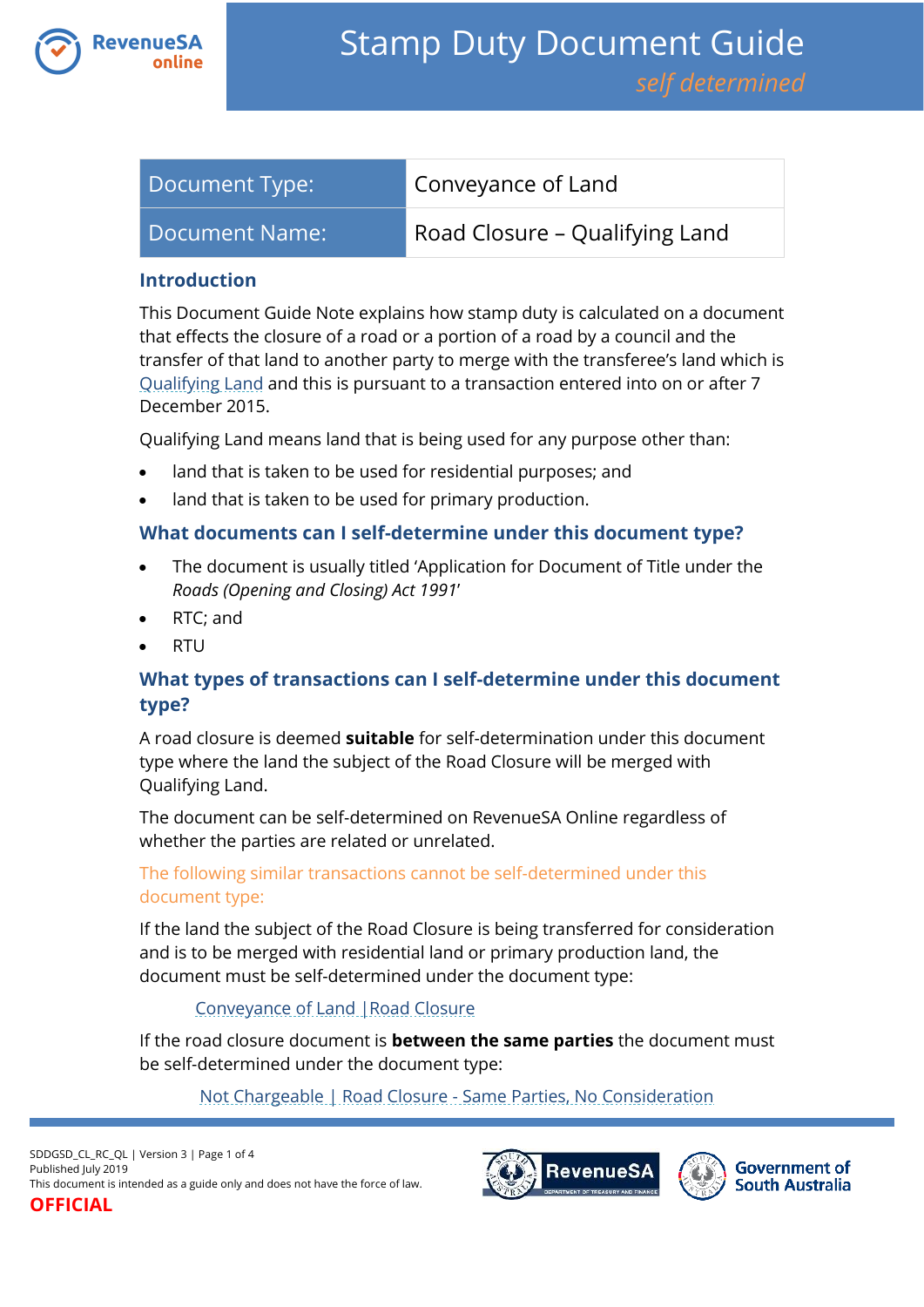

# **What evidence do I need to retain for audit purposes?**

For audit purposes, you will need to retain the following documentation either in paper form or electronic form:

- a copy of the documents;
- evidence that a stamp duty determination has been made (i.e. Certificate of Stamp Duty, Document ID or stamped document);
- a copy of the contract for sale and purchase of the land (if applicable); and
- evidence of the market value of the interest being conveyed (where the parties are related).

## **What Section(s) of the** *Stamp Duties Act 1923* **applies?**

- Section 60
- Section 60A(2)
- Section 71(1)

## **What stamp duty is payable on this document?**

The document is chargeable with the *ad valorem* conveyance rate of stamp duty. The stamp duty is calculated on either the **consideration** or **market value** of the interest being conveyed, WHICHEVER IS THE GREATER.

If the transfer is for no consideration, stamp duty is calculated on the **market value**.

If the transaction is *bona fide* arm's length transaction between unrelated parties then pursuant to Section 60A(2) the consideration will be treated as the market value of the land.

# For consideration

Where a fractional interest is conveyed, the parties are related or the transaction is not at 'arm's length' you will need to obtain evidence of the market value of the land. For example:

- valuation from a suitably qualified valuer; or
- evidence of the current Valuer-General's value for the land (e.g. a copy of the relevant SAILIS print-out).

Where there is a dispute regarding the market value of the property for stamp duty purposes, the document must be **submitted to the Commissioner for assessment** with full details as to why the value is disputed.



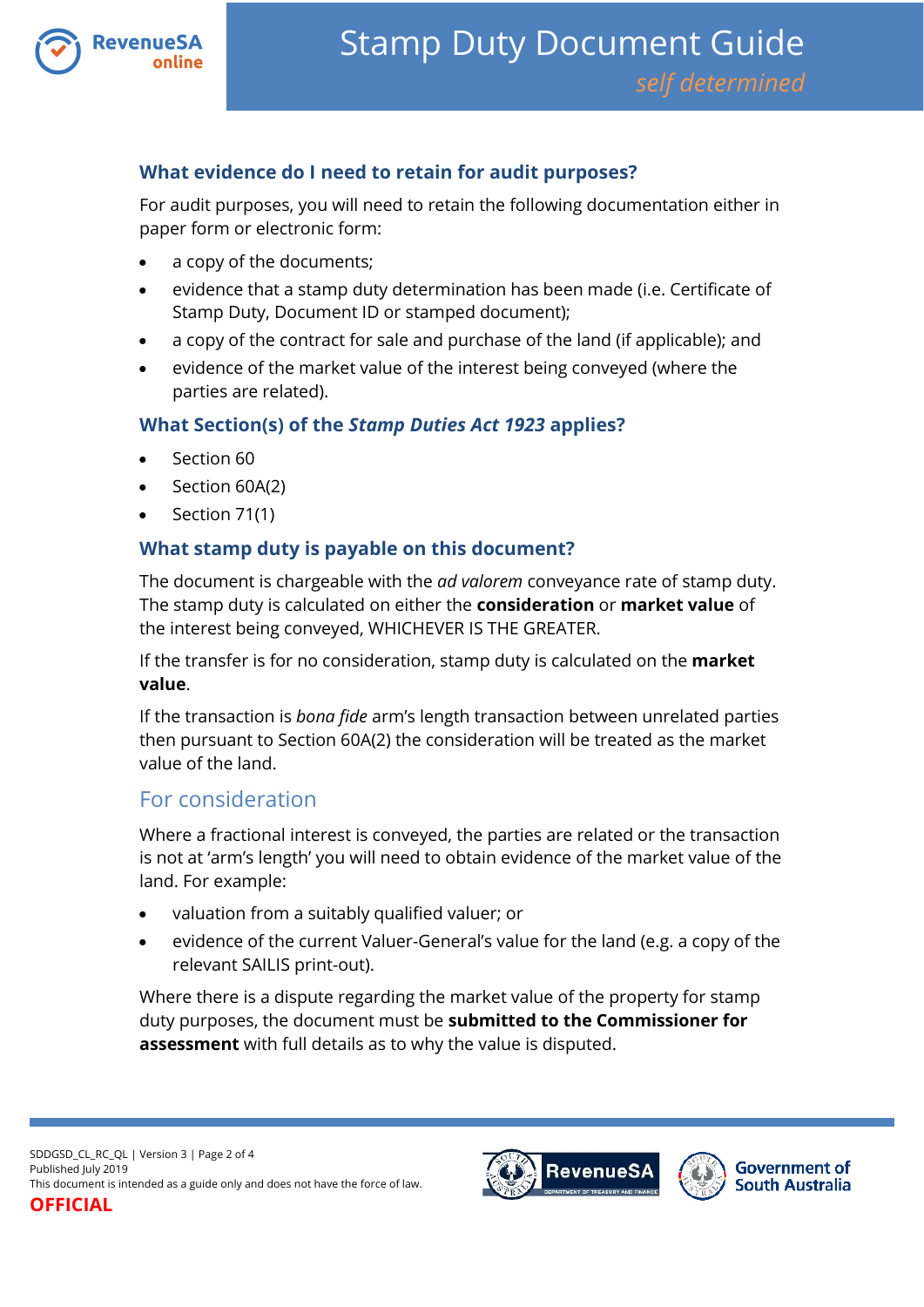

# For no consideration

Where there is a dispute regarding the market value of the property for stamp duty purposes, the document must be **submitted to the Commissioner for assessment** with full details as to why the value is disputed.

Pursuant to Section 71(1), the market value of the interest being conveyed must be declared in the document.

The relevant stamp duty reduction is applied:

| <b>Date contracted entered into</b>      | <b>Stamp duty Reduction</b> |
|------------------------------------------|-----------------------------|
| on or before 6 December 2015             | No reduction                |
| Between 7 December 2015 and 30 June 2017 | 1/3 reduction               |
| Between 1 July 2017 and 30 June 2018     | 2/3 reduction               |
| From 1 July 2018                         | Full reduction              |

Application of the stamp duty reduction is based on the date of the Road Closure.

# **Examples**

### Road Closure – for consideration

The ABC Council has executed a road closure transfer to Bob for a consideration of \$2000 pursuant to a transaction entered into on 4 July 2016. The land will be merged with qualifying land owned by Bob.

This is an arm's length transaction between unrelated parties.

Pursuant to Section 60A(2) the consideration is accepted as the market value of the property, and stamp duty is charged at the *ad valorem* conveyance rate on the consideration of \$2000 and the appropriate reduction is applied.

#### Road Closure – for no consideration

The XYZ Council has executed a road closure transfer to Jamie for no consideration and this was entered into on 4 July 2016. The land will be merged with Qualifying Land owned by Jamie.

The market value of the property is \$2500.

Pursuant to Section 71(1), a value of \$2500 has been declared as the market value of the property.